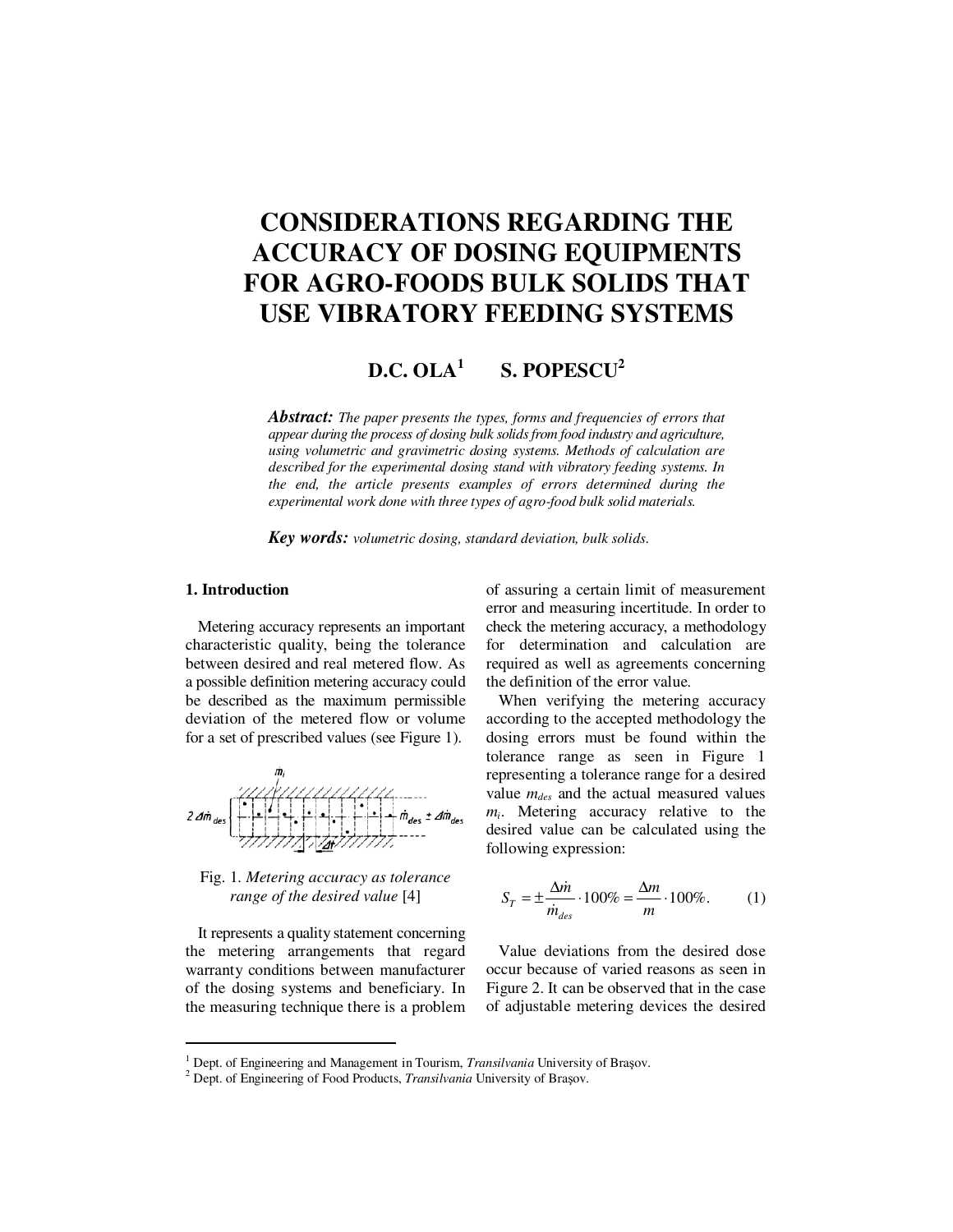value is set at the metering automation panel. The total error is the sum of the errors received from the following areas: setting errors (*SS*), measuring error (*SM*) and transmission error (*STr*) (see Figure 2a).

In the case of dosing machines with volumetric metering devices the desired value is based on the calibrated characteristics of the dosing system and the dosing machine, which can be operated manually or, depending on the hardware and software, applied as a function of the automation system. Deviations come from setting (*SS*) and calibration (*SCa*) errors (see Figure 2b). In this example the accuracy of the metering dose is strongly influenced by the calibrated characteristic of the dosing machine elements and the material to be dosed [4].

The mean value  $\dot{m}$  is derived formally from the momentary value  $\dot{m}(t)$  by integration within the time basis  $\Delta t = t_2 - t_1$ , according to the following:

$$
\dot{m} = \frac{\int_{t_1}^{t_2} \dot{m}(t)dt}{t_2 - t_1}.
$$
 (2)

In Figure 3 (position 1 and 3) the correlation between the mean value and the time basis ∆*t* is shown. In the case of the borderline, were the time basis is very small, the mean metered flow follows the momentary value that fluctuates from zero to maximum.



Fig. 2. *Reasons for desired value deviations:* (*a*) *regulated metering;*  (*b*) *volume dispensing metering - S<sup>S</sup> setting error; SM measuring error; S<sup>R</sup> regulating error; Sca calibration error; STr transmission error* [4]

## **2. Momentary and Mean Value of Dosing Measurements**

The time related distribution of the metered flow for all batch volume dosing systems fluctuates randomly or pulsates systematically (see Figure 3).



Fig. 3. *Momentary and mean value of the metered flow: 1, 2, 3 - systematic fluctuation (screw, chamber and vibration metering device); 4 - random fluctuations of a metering device conveying constantly versus time* [4]

It can be concluded that for the pulsating flow there must be a sufficiently long time span in order to obtain an accurate measurement of the mean value.

#### **3. Calculation of the Metering Error**

Comparing experimental metering errors it can be concluded that the measured value lot can be assumed to be distributed approximately normally but there are many random error influences as seen in Figure 4a [2], [3].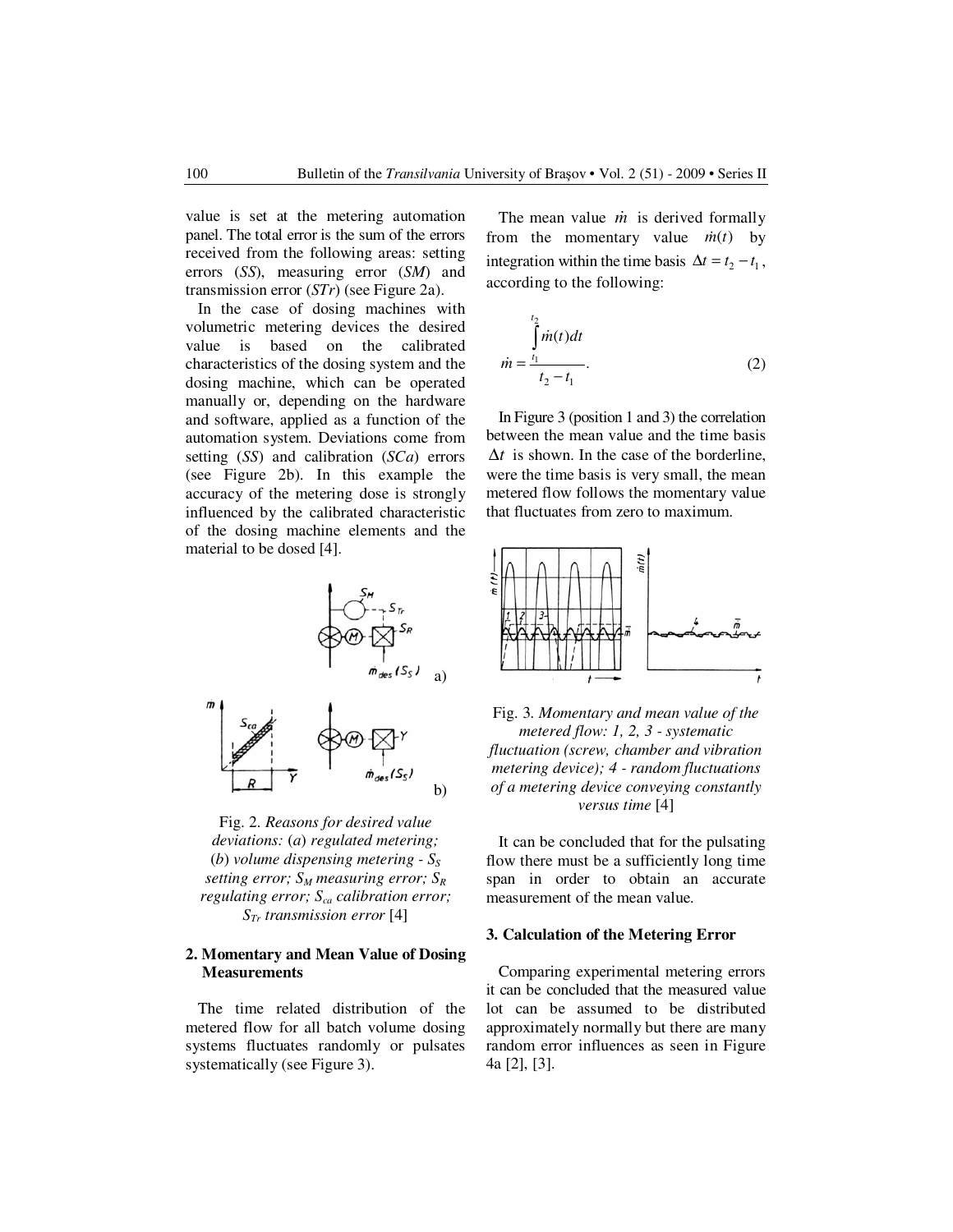

Fig. 4. *Measured value lot distribution determined by experiments (screw feeder):*  (*a*) *normal distribution;* (*b*) *"camel hump" distribution;* (*c*) *periodic mean value* 

*fluctuations; H - sample distribution* [4]

A so-called "camel hump distribution" can be observed if the metered flow fluctuates between two mean values caused by air bubbles in the case of the metering pumps or flow disturbances for screw feeders (see Figure 4b). Periodic fluctuations cause an oscillation of the normal distribution error generated by filling shocks in the case of screw feeders (see Figure 4c). The distortion of the normal distribution by un-randomly systematic fluctuations indicates systematic errors.

A practical example of error evaluation for a screw dosing system is shown in Figure 5. A correlation between the sample distribution and function *H*, written in equation 3 can be seen:

$$
H_m = \frac{1}{S\sqrt{2\pi}} \cdot \exp\left(\frac{(m_i - m)^2}{2S^2}\right). \tag{3}
$$

For the measured mass values  $\dot{m}_i$  and the arithmetic mean flow *m* the relative

standard deviation  $s<sub>v</sub>$  can be calculated using the following equation:

$$
s_{v} = \frac{1}{m} \cdot \sqrt{\frac{\sum_{i=1}^{z} (m_{i})^{2}}{z - 1}}.
$$
 (4)



Fig. 5. *Presentation of error evaluation for the screw dosing system:*   $\dot{m} = 3548$ ;  $s_v = 1.86 \cdot 10 - 2$  [4]

### **4. Error Propagation**

The measuring result of the flow or volume metered for most metering procedures is made up of several influencing variables  $\dot{m} = f(x_1, x_2, \dots, x_n)$ .

Small, systematic errors propagate according to the following equation 5:

$$
\frac{\Delta m}{\dot{m}} = \frac{1}{\dot{m}} \sum_{1}^{z} \frac{\delta f}{\delta x_{z}} \cdot \Delta x_{z}.
$$
 (5)

Small, accidental errors with known standard deviations  $S_1...S_{z}$  of influencing variables,  $x_1...x_n$  propagate according to the Gauss law of error propagation as follows:

$$
\frac{S_{\dot{m}}}{\dot{m}} = \sqrt{\sum_{1}^{z} \left(\frac{\delta f}{\delta x_{z}}\right)} \cdot S_{x}^{2}.
$$
 (6)

The determination of the metering errors requires special test installations and equipment that must be engineered together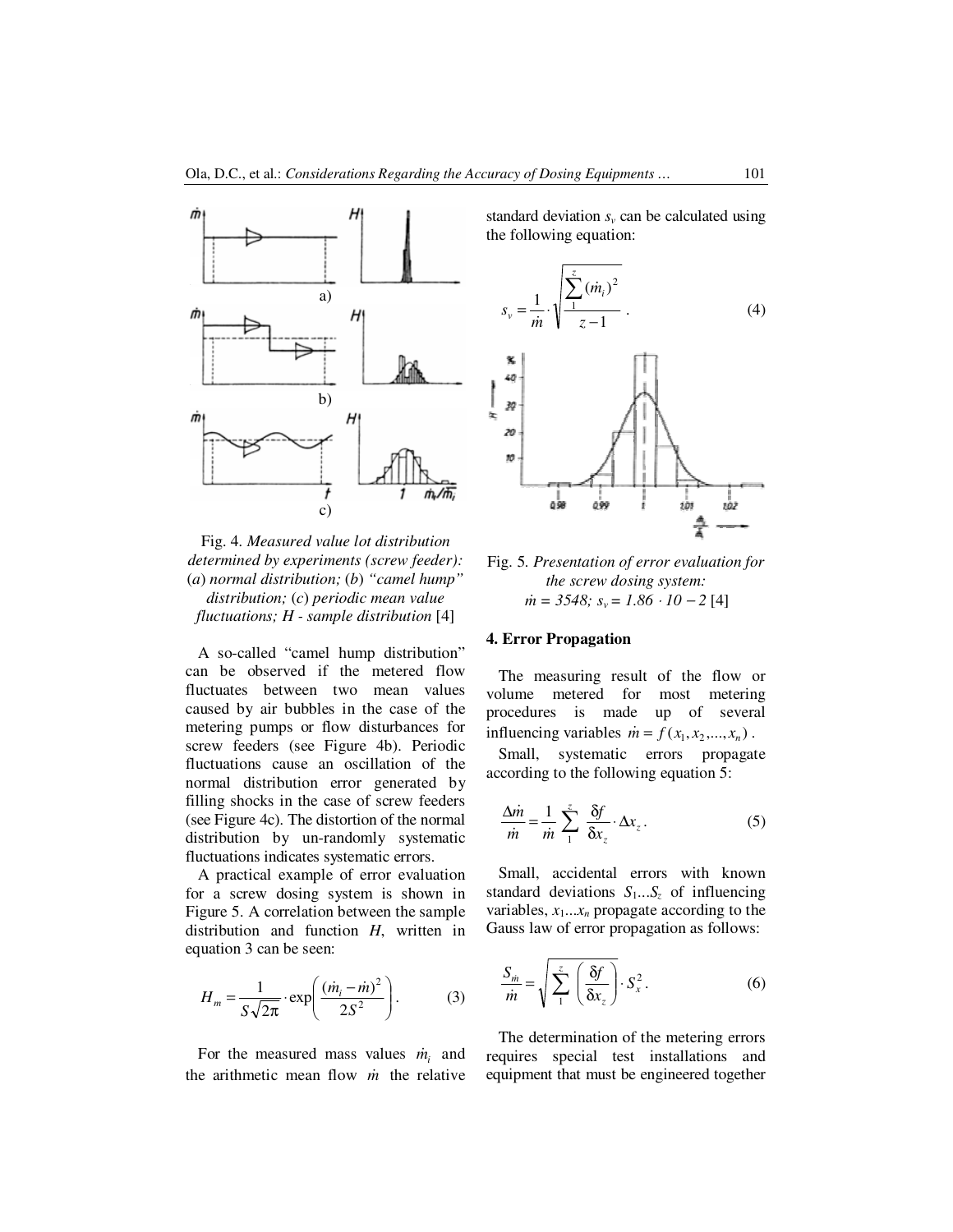with the metering systems according to the type of material used in the dosing process such as that for bulk materials in which scales or measuring bins should be used and for fluids' level measurement flow metering instruments will be the most appropriate to use [4].

### **5. Experimental Results**

For the experimental research on the influence of functional parameters of the vibrating feeder on the dosing precision, an experimental stand was developed, a representation of its construction being presented in Figure 6 [3]. The vibrating dosing system uses an electromagnet to produce the vibrations on the conveying vibration chute. Depending on the value of the vibration parameters (amplitude and frequency) the bulk solids will flow accordingly (see Figure 7). An important advantage of this dosing method is that material is fed in the weight cell 1 uniformly and with smaller impact on the weight scale. The dosing system is periodically fed with material from hopper 6, and is to be refilled at the moment when the minimum level of material in the hopper is reached. According to the characteristics of the dosed materials, different technical solutions can be used for placing some agitators in such a way as the material to flow properly on the vibrating chute 3 as well as possible so as to obtain a material flow dependent only on the vibration parameters.



Fig. 6. *Sketch of the gravimetric dosing stand with volumetric vibrating feeder: 1 - weight cell; 2 - weight scale; 3 - vibrating chute; 4 - magnetic vibration drive units unit; 5 - springs; 6 - feeding bin; 7 - sliding gate; 8 - control panel* [1]

The stand is controlled from panel 8 where the parameters of the dosing process are established.

The vibration chute is powered by an electromagnet, which is controlled by the microcontroller and the computer connected to automation panel 8. An inductance sensor is attached to the vibration chute, and is used to obtain the value of the real amplitude. The final adjustments for the fine dosing are made by adjusting the amplitude scale vibration to a lower value so that only a small amount of material to be fed on the weight scale 2. The precision of this dosing system is relatively good if proper material flow could be assured to prevent mechanical bridging and flushing of material [2].

The stand allowed the study of the vibrations' amplitude A and material layer thickness h relative to the dosing precision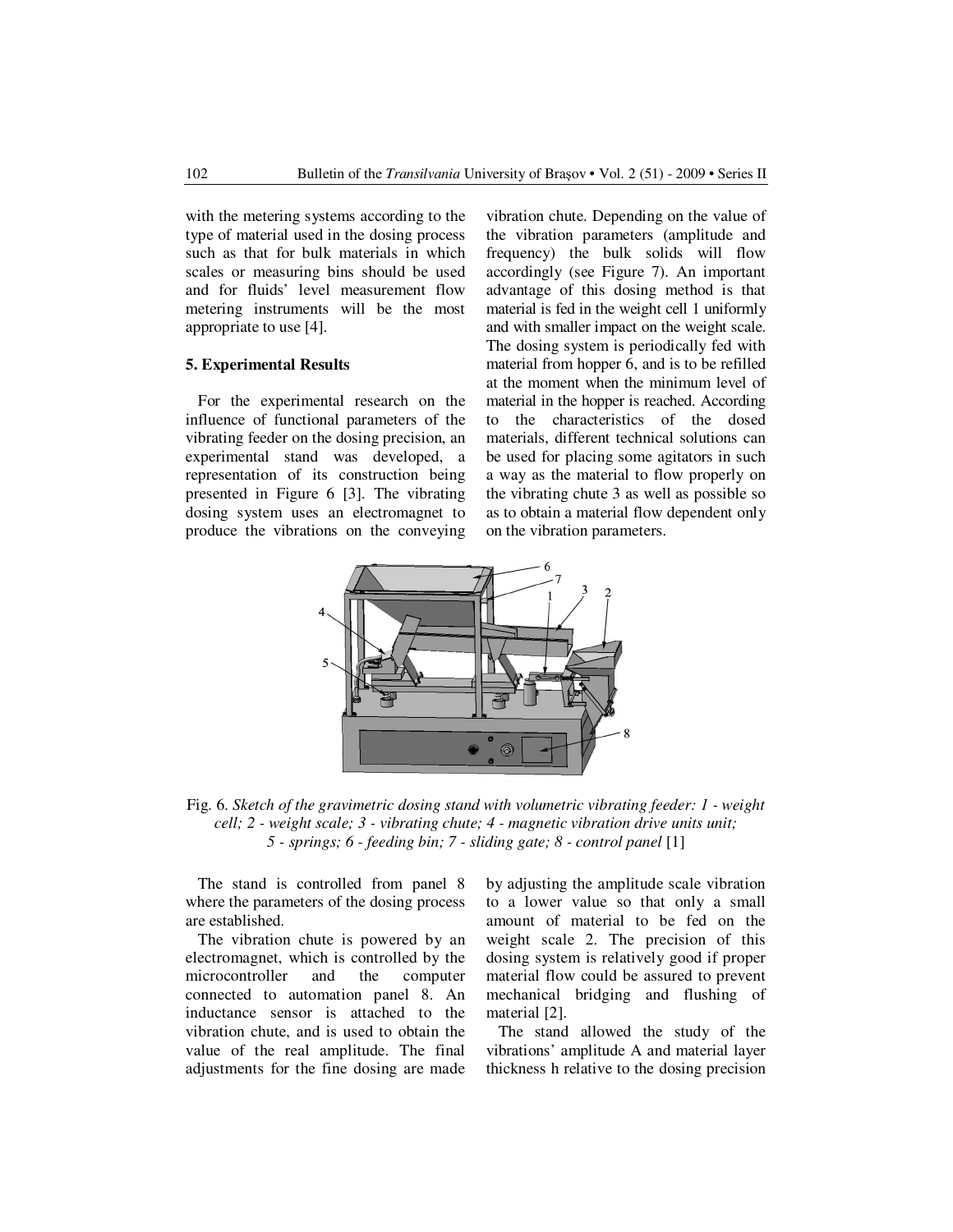for different agro-food materials.

Measurements were made using the same amplitude for the rough feed and only for the fine feed different values for the amplitude were used.

After setting up the dosing parameters, the level of the material layer on the vibrating chute 3 (see Figure 6) was adjusted using the sliding gate 7 from the exit of the material from the feeding bin 6. For each set of measurements the same quantity of material in the feeding bin was used in order to ensure similar conditions for each material tested. The weight cell 1 measured the final dose.



Fig. 7. *Automatic control of the vibration amplitude: 1 - acceleration sensor; 2, 4 - vibration feeder; 3 - vibrator; 5…10 - controller*



Fig. 8. *The influence of the amplitude level and material thickness layer regarding the dosing precision for three different materials with dosing batch of 100 g:*  (*a*) *wheat flour;* (*b*) *wheat pollard;* (*c*) *wheat semolina*